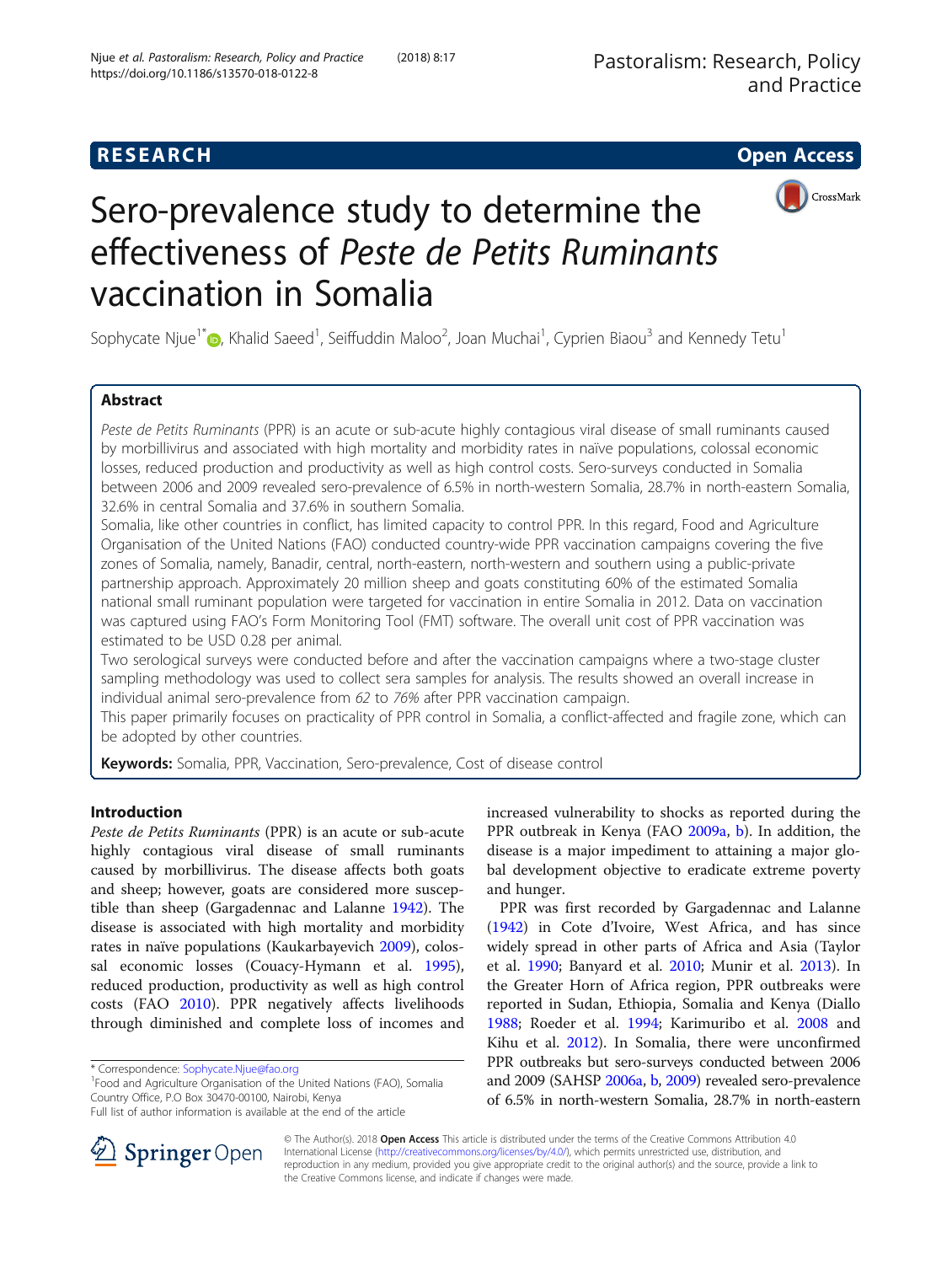<span id="page-1-0"></span>Somalia, 32.6% in central Somalia and 37.6% in southern Somalia. Although these results are inconclusive on the frequency and distribution of PPR in Somalia, they are a good indicator of PPR virus circulation and hence PPR infection as reported by Waret-Szkuta et al. ([2008\)](#page-10-0) in other studies.

Somalia, like other countries in conflict, has limited capacity to control PPR. The country is constrained by inadequate physical infrastructure, insufficient financial resources and weak public sector-based veterinary service. This is further compounded by the fact that Somalia has a large small ruminant population associated with high reproductive rate, high population turnover rate and massive cross-border movements between Somalia/Ethiopia and Kenya. These factors are a major hindrance to the implementation of a coordinated PPR disease eradication programme. Past attempts by private sector actors to control PRR have not been very effective. Unpublished reports by FAO [\(2001\)](#page-9-0) point out ad hoc vaccinations characterised by low vaccination coverage and poor coordination among the stake holders.

In response to the country's needs and in line with its mandate, FAO supported the Somalia Government in developing a 15-year phased strategy for control of PPR with possible eradication (FAO [2011a,](#page-9-0) [b](#page-9-0), [c\)](#page-9-0) under a livelihood support programme. The strategy is in line with the FAO/World Animal Health Organisation (OIE) global strategy for the control and eradication of PPR (FAO/OIE, [2015\)](#page-9-0). The strategy outlines the four stages of PPR eradication in which stage 1 is assessment stage, which includes different activities aiming to better understand the epidemiological situation of PPR, followed by stage 2 of country-wide vaccination for control of PPR virus circulation. Stage 3 mainly builds on stages 1 and 2 and aims at progressive control to a point of eradication by focussing on PPR vaccination backed by disease surveillance and reporting in epidemiologically important areas. In stage 4, final eradication is considered. Somalia implemented a country-wide PPR vaccination campaign between 2012 which places the country at stage 2 of the eradication strategy.

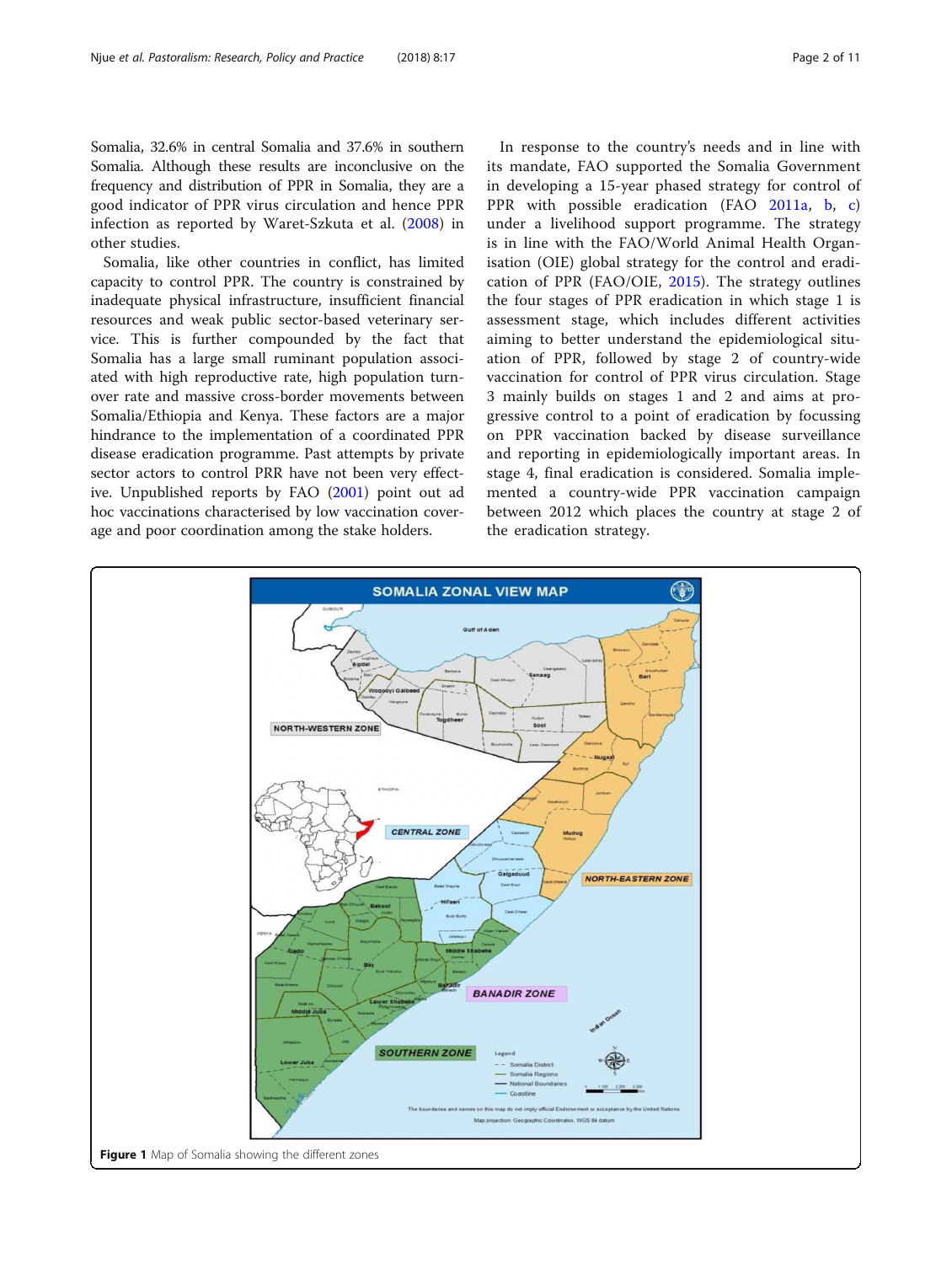This paper seeks to contribute to the pool of knowledge on control of PPR in countries undergoing prolonged conflicts and also those with limited public veterinary structures, considering that there is limited published information available. The paper describes the mass PPR vaccination campaigns within a livelihood support programme framework, the suitability of vaccination as a tool for control of PPR virus circulation, and also discusses the practical implications of such a strategy in conflict-affected and fragile countries.

# Study area

The study covered entire Somalia which was clustered into five zones of Banadir, central, north-eastern, northwestern and southern Somalia. The selection was based on sheep and goat population density, prevalence of Transboundary Animal Diseases (TADs) and mapping of FAO-led livestock interventions.

# **Methods**

# Selection of areas to target for PPR vaccination

The PPR vaccination campaigns were conducted in the five zones of Somalia namely Banadir, central, north-eastern, north-western and southern as shown in Figure [1.](#page-1-0) The entire country was chosen because first, there were many isolated PPR disease outbreaks reported throughout the country (Wamwayi et al. [1995](#page-10-0)). Second, sheep and goats are kept under agro-pastoral and pastoral systems where they move freely within the country and across borders, thus increasing the likelihood of PPR spread in times of outbreaks. Third, PPR is endemic in neighbouring Kenya and Ethiopia which puts all the animals in Somalia at risk.

## Selection of targeted population

Approximately 20 million sheep and goats constituting 60% of the estimated Somalia national small ruminant population were targeted for vaccination in entire Somalia in 2012. Table 1 shows the distribution of sheep and goats targeted for PPR vaccination by geographic zones.

The number of small ruminants targeted for PPR vaccination at the national level was based on the

Table 1 Number of sheep and goats targeted during PPR vaccination campaign in Somalia 2012

| Zones                 | Total animal targeted |  |  |
|-----------------------|-----------------------|--|--|
| Banadir               | 150,000               |  |  |
| Central Somalia       | 6,000,000             |  |  |
| Southern Somalia      | 6,000,000             |  |  |
| North-eastern Somalia | 4,000,000             |  |  |
| North-western Somalia | 4,000,000             |  |  |
| Total                 | 20,150,000            |  |  |

number of vulnerable livestock-keeping households and available budget. The numbers at the zonal level were determined by the small ruminants' population density, geographic distribution and frequency of reported PPR cases. All the sheep and goats belonging to vulnerable livestock-keeping households were purposively targeted apart from those that were sick, below three months of age or had been vaccinated previously. The age of the animals was determined through interviews with targeted livestock owners and was further corroborated by use of dental formula. The vaccination history was provided by the livestock owners.

# Procurement of goods and services

There was procurement of cold chain equipment and PPR vaccines as well as constitution of vaccination teams prior to vaccination campaigns. The cold chain equipment consisted of large-sized and medium-sized deep freezers, cool boxes and vaccine carriers. The freezers were solar powered and had provision for temperature regulation. The temperatures could be adjusted for storage of vaccine and serum sample as well as making ice blocks that were used for the cool boxes. In addition, approximately 20 million doses of freezedried live attenuated PPR vaccine strain Nigeria 75/1 strain were competitively procured from a Jordan Bio-Industries Center(JOVAC®) with support of FAO. This vaccine is certified by the African Union's Pan African Veterinary Vaccine Centre (AU/PANVAC), the only organisation mandated to provide international independent quality control of veterinary vaccines used in African countries. The vaccines were delivered directly in Somalia after which they were inspected, before distribution for storage in the cold chain hubs. The vaccines were stored and transported at between  $+ 2$  and  $+ 8$  °C, from the hubs to the vaccination sites in cool boxes and vaccine carriers. The cool boxes and vaccine carriers were replenished with ice blocks every two to three days. The Livestock Professional Associations (LPAs), namely South West Livestock Professional Association (SOWELPA, Central Region Livestock Professional Association (CERELPA), Banadir Region Livestock Professional Association (BENALPA) and Ministries responsible for livestock in north-eastern and northwestern zones, were also identified and contracted to conduct PPR vaccination campaigns based on technical expertise, past records of successful implementation of vaccination campaigns and operational presence.

## Organisation of PPR vaccination campaigns

The vaccination team leaders were taken through a oneday refresher training on planning and management of PPR vaccination campaigns. The record keepers were trained on vaccination field data capture using Form Monitoring Tool (FMT) software for a period of 60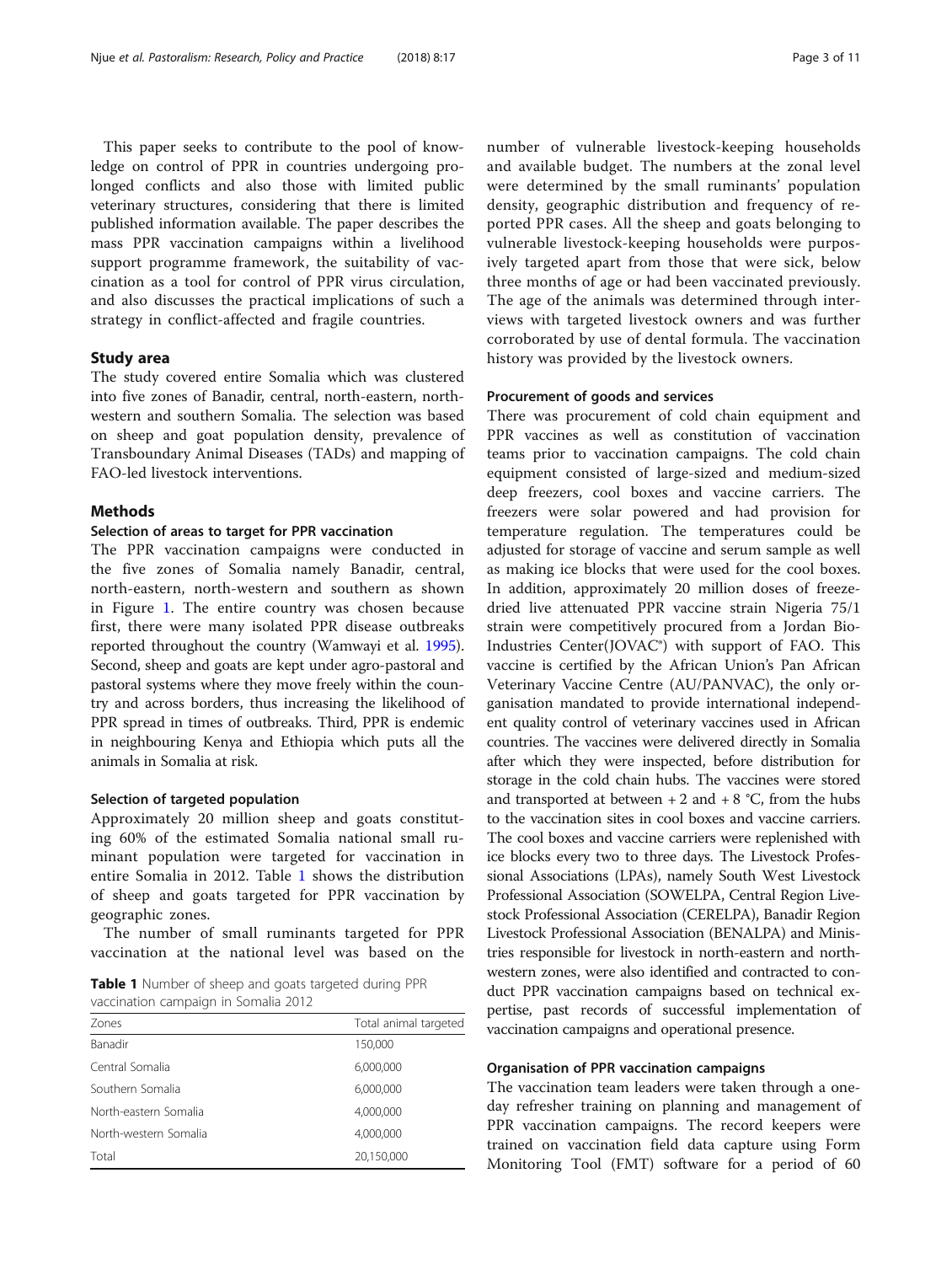working days. Further, the team members were also taken through a refresher training on procedures of serum sample collection and proper sample labelling. During this training, emphasis was put on the importance of cold chain management. These trainings were conducted by FAO technical staff in Garowe for northeastern zone and Hargeisa for north-western zone. For the Banadir, central and southern zones, the trainings were conducted in Nairobi, Kenya.

The vaccination teams were equipped with cold chain equipment, vaccines, veterinary supplies and equipment, and facilitated with transport. They were also provided with pre-designed data entry sheets and laptops for the management of surveillance and vaccination data. Each team prepared a detailed work plan covering the entire vaccination period. The plans were shared with clan leaders, village elders and local authorities during community awareness creation and sensitization. The awareness creation fora provided an opportunity to emphasise the importance of the vaccination campaign and collect important village contact details.

# Implementation of PPR vaccination campaign

The vaccination teams were deployed in the field from March to May 2012 for a period of 60 working days. Each team was required to vaccinate a minimum of 2,500 sheep and goats daily apart from Banadir region which had lower daily targets of 500 animals. Banadir was exceptional because it is peri-urban, and there was a challenge of gathering animals together for vaccination.

Full consent of the Somali veterinary authorities was sought before carrying out the PPR vaccination campaign, collection of disease surveillance data and the serological surveys. The authorities granted permission to collect and test field laboratory samples. High levels of quality and integrity were observed during the fieldwork. The livestock keepers were also sensitised prior to the field interventions after which they voluntarily presented and participated in the vaccination, as well as collection of serum samples from sheep and goats.

The field activities were monitored by officers of the Ministries responsible for livestock in the five targeted zones. The process entailed visiting vaccination sites and enquiring from community leaders and targeted households about the vaccination campaign and serological survey. Likewise, FAO technical staff and field monitors carried out independent monitoring through field visits, collection of data using pre-designed questionnaires and call centre surveys. This was in addition to progress reports and photographic evidence on the implementation of the activities submitted by the vaccination teams.

# Serological surveys

Two serological surveys were conducted. The first one was conducted in March 2012 and the second in September 2012. The sample size was calculated based on the percentage of the total number of animals targeted for vaccination. A two-stage cluster sampling methodology was used whereby a total of 18,377 sera samples were randomly collected from small ruminants, representing 0.1% of the total number of the animals targeted for vaccination. Table 2 illustrates the number of serum samples taken during the serological surveys.

Blood was drawn from the jugular vein in plain 10-ml vacutainer tubes, kept in a cool place for up to 24 h to allow for clotting. Then, sera were decanted into two aliquots which were then transferred into 5-ml pre-labelled cryovials. The cryovials were properly labelled to ensure quick identification of the sample by region, district, team and chronological numbering of every sample. Every sample collected was recorded in pre-designed recording sheets. Sera were then stored in ice-filled cool boxes for a period of two to three days until their transfer to deep freezers where they were stored at − 20 °C. The sera were subsequently airlifted from Somalia to AU-PANVAC laboratories in Ethiopia in August 2014 for serological analysis.

Table 2 Number of serum samples taken before and after PPR vaccination campaigns in Somalia, 2012

| Zones                 | Number of animals vaccinated | Number of pre-vaccination<br>sera samples collected | Number of post-vaccination<br>sera samples collected | Total number of sera samples |
|-----------------------|------------------------------|-----------------------------------------------------|------------------------------------------------------|------------------------------|
| Banadir               | 148,100                      | 88                                                  | 168                                                  | 256                          |
| Central Somalia       | 5,824,724                    | 2,294                                               | 3,750                                                | 6,044                        |
| Southern Somalia      | 5,953,821                    | 2,996                                               | 4,711                                                | 7,707                        |
| North-eastern Somalia | 3,750,466                    | 1,056                                               | 1,408                                                | 2,464                        |
| North-western Somalia | 3.989.736                    | 1,300                                               | 606                                                  | 1,906                        |
| Total                 | 19,666,847                   | 7.734                                               | 10,643                                               | 18,377                       |
|                       |                              |                                                     |                                                      |                              |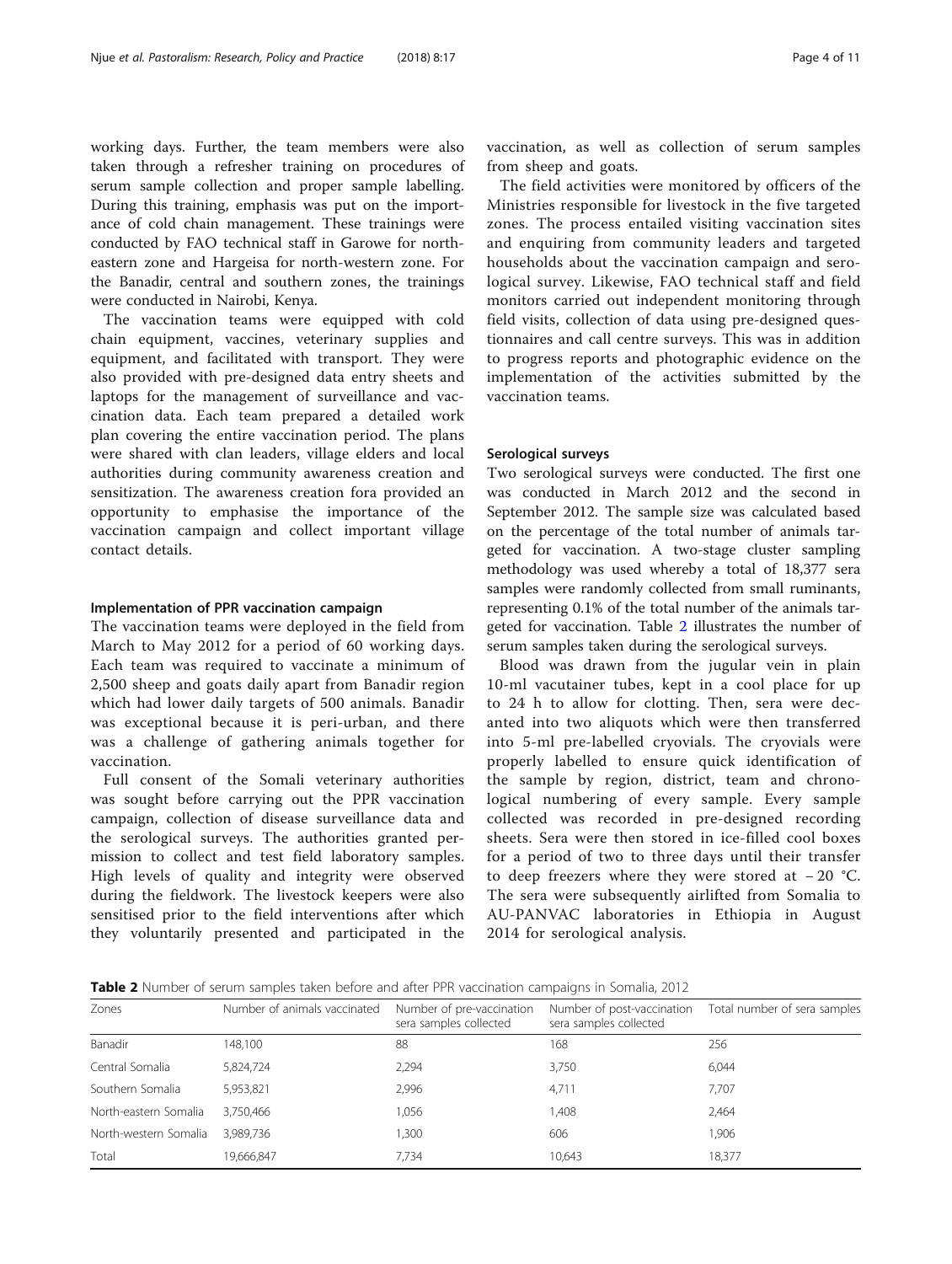The Competitive Enzyme-Linked Immunosorbent Assay (c-ELISA), the test recommended by OIE ([2004\)](#page-9-0), was used for PPR diagnoses. Serum samples were tested for IgG PPR antibodies using monoclonal antibody-based c-ELISA directed against nucleoprotein (N protein) as described by Libeau et al. ([1995](#page-9-0)). Any serum samples with a percentage inhibition value equal to or greater than 50% were considered positive for PPR. The laboratory test results were released in January 2015.

# Data analysis

The vaccination data was analysed using Form Monitoring Tool (FMT) software and thereafter exported to Microsoft® Excel 2013 (Microsoft Inc. USA) for the computation of summary statistics which were presented in form of tables. The Ascent™ Software from Thermo Scientific<sup>™</sup> was used to generate sero-prevalence results from the ELISA reader. Data were then exported to Microsoft® Excel 2013 (Microsoft Inc. USA), to enable generation of preliminary sero-prevalence frequency tables. The sero-prevalence estimates were derived using the formula:

$$
P=(y/n)\times 100
$$

where  $y$  denoted the total number of samples testing positive for PPRV antibodies and  $n$  was the sample size (Thrusfield [2005\)](#page-10-0).

This formula was applied in calculating zone-specific as well as country-wide sero-prevalence values. Subsequent analyses for homogeneity between pre- and post PPR vaccination sero-prevalence values was done using Mantel Hensel test in Stata® Statistical Software, Release 13 (StataCorp [2013\)](#page-10-0). The Mantel-Haenszel chi-square value tests the null hypothesis that the individual stratum odds ratios are all equal to one versus the alternative hypothesis that at least one odds ratio is different from unity.

# Estimation of the PPR vaccination costs

The estimation of PPR vaccination cost was based on the requirements that included purchase of PPR vaccines, cold chain equipment, vaccination supplies and equipment. Other requirements that were costed included transport for the vaccination teams, time dedicated to vaccination campaigns by the vaccination teams, capture of field data, analyses of serum samples, monitoring the vaccination campaigns and cold chain maintenance.

Hence:

Total cost of the vaccination (TCV)

- $=$  (Cost of establishing and maintaining cold chain)
- $+(Cost of procurring PPR vaccines)$
- $+(Cost of programming vaccination supplies and equipment)$
- $+(Cost of services for vaccine delivery)$

The *unit cost of vaccination* was calculated as follows:

Total cost of vaccination (TCV)/number of animals vaccinated.

# Results

# Positioning of vaccination teams, cold chain equipment and PPR vaccines

A total of 140 teams from livestock professional associations and Ministries responsible for livestock were deployed in the five zones to conduct the vaccination campaign. Each team was comprised of five members that included four livestock professionals who were either veterinarians or veterinary paraprofessionals and a record keeper. The team leaders were veterinarians. The Federal Government of Somalia, represented by the Ministry of Livestock, Forestry and Range (MoLFR), supervised and monitored the vaccination campaign implemented by SOWELPA, CERELPA and BENALPA. The cold chain equipment was distributed in pre-determined strategic locations closer to vaccination sites prior to commencement of vaccination. The distribution of the teams, the PPR vaccine doses and the cold chain equipment is shown in Tables 3 and [4.](#page-5-0)

Table 3 The distribution of PPR vaccine doses in the five zones according to the implementing organisations and public institutions, 2012

| Zones                 | Implementing organisations/institutions                 | Number of vaccination teams | PPR vaccine doses distributed |
|-----------------------|---------------------------------------------------------|-----------------------------|-------------------------------|
| Banadir               | Banadir Livestock Professional Association (BENELPA)    | 10                          | 150,000                       |
| Central Somalia       | Central Livestock Professional Association (CERELPA)    | 45                          | 6,000,000                     |
| North-eastern Somalia | Ministry of Livestock and Animal Husbandry (MoLAH)      | 20                          | 4,000,000                     |
| North-western Somalia | Ministry of Livestock (MoL)                             | 20                          | 4,000,000                     |
| Southern Somalia      | South West Livestock Professional Association (SOWELPA) | 45                          | 6,000,000                     |
| Total                 |                                                         | 140                         | 20, 150,000                   |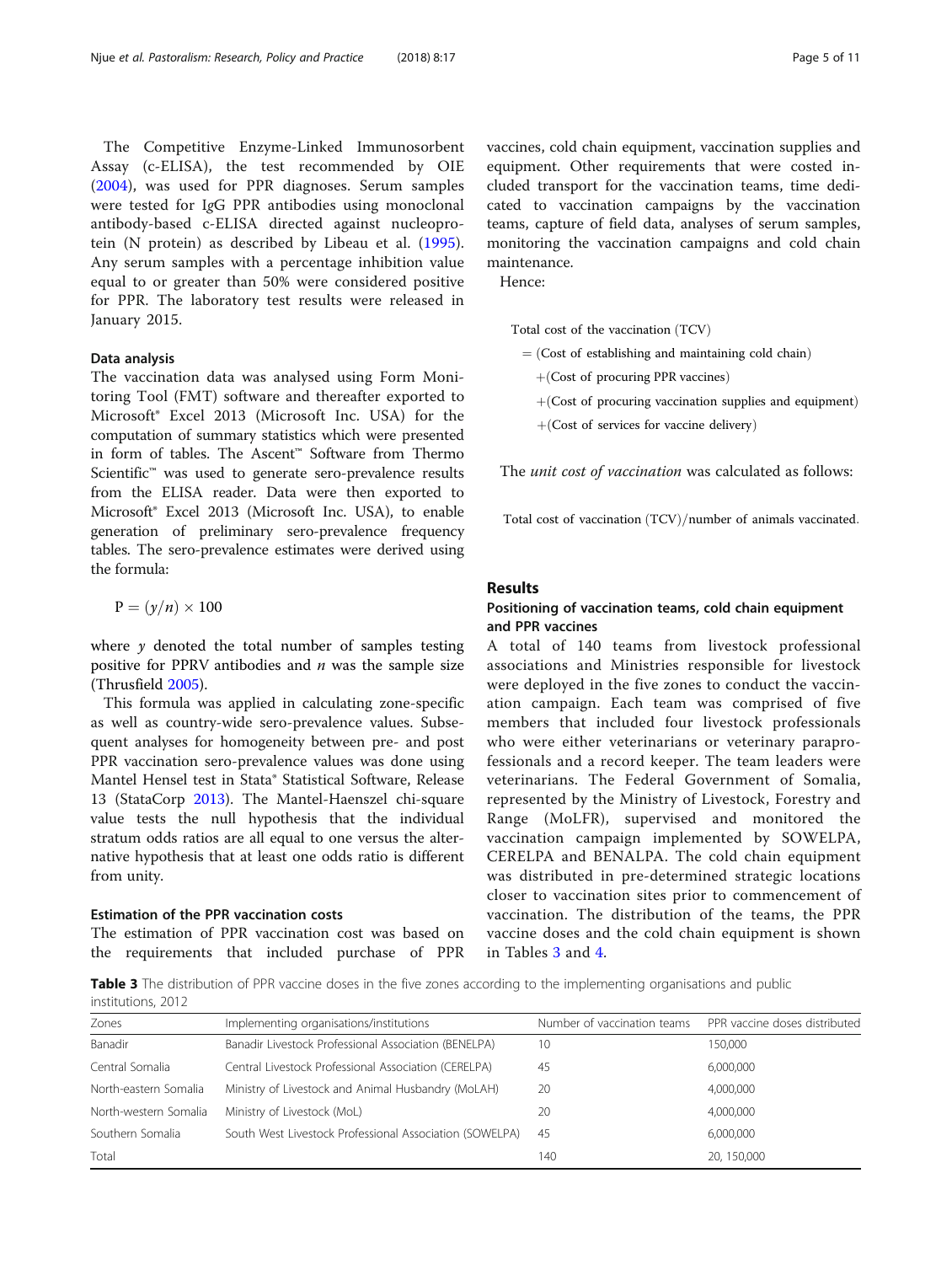| Zone                  | Location of cold<br>chain hub | Large-sized deep<br>freezers (336 l) | Medium-sized deep<br>freezers (280 l) | Cool<br>boxes $(22 \, \text{I})$ | Vaccine<br>carriers (1.6 l) |
|-----------------------|-------------------------------|--------------------------------------|---------------------------------------|----------------------------------|-----------------------------|
| Banadir               | Mogadishu                     | 6                                    |                                       |                                  |                             |
| Central Somalia       | Belet Weyne                   | 6                                    |                                       | 15                               |                             |
| North-eastern Somalia | Garowe                        | 8                                    |                                       |                                  |                             |
| North-western Somalia | Hargeisa                      | 8                                    |                                       |                                  | h                           |
| Southern Somalia      | Baidoa                        |                                      |                                       | 15                               | 8                           |
| Total                 |                               | 35                                   | 35                                    | 38                               | 26                          |

<span id="page-5-0"></span>Table 4 Distribution of cold chain equipment in the five zones of Somalia, 2012

# PPR vaccination coverage

The vaccination campaign implemented in the five zones of Somalia achieved an overall vaccination coverage of 97.6% (19,666,847 out of 20,150,000) goats and sheep. The highest vaccination coverage was 99.7% in northwestern Somalia whereas the lowest was 95.4% in central Somalia zone. The high vaccination coverage was as a result of limited vaccine losses during the vaccination campaigns. This was achieved through sensitisation of livestock-keeping communities to present target animals in pre-identified vaccination sites and pre-positioning of cold chains in strategic field location for vaccine storage during the vaccination campaigns. The vaccination sites were mainly watering points and grazing sites. Table 5 provides a summary of vaccination coverage for each of the five zones.

#### Analyses of serology results

There was an increase in sero-prevalence after PPR vaccination campaign. The serology results revealed an overall sero-prevalence of 62% (4,792/7,734) before vaccination and 76% (8,089/10,643) after vaccination at ( $p < 005$ ) (Table [6\)](#page-6-0). The pre-vaccination sero-prevalence was highest in north-eastern zone (74%) and lowest in Banadir (39%), whereas the post-vaccination seroprevalence was highest in central Somalia zone (87%) and lowest in Banadir (58%).

The results of Mantel Hensel test of homogeneity at 95% confidence interval were as follows:

Test of homogeneity Mantel-Haenszel Chi2 (1) = 753.57

Table 5 Analyses of PPR vaccination coverage in sheep and goats in the five zones of Somalia, 2012

| Zones                 | Total animal<br>targeted | Total animal<br>vaccinated | % coverage of<br>the targets |
|-----------------------|--------------------------|----------------------------|------------------------------|
| Banadir               | 150,000                  | 148,100                    | 98.7                         |
| Central Somalia       | 6,000,000                | 5,824,724                  | 95.4                         |
| Southern Somalia      | 6,000,000                | 5,953,821                  | 99.2                         |
| North-eastern Somalia | 4,000,000                | 3,750,466                  | 96.2                         |
| North-western Somalia | 4.000.000                | 3,989,736                  | 99.7                         |
| Total                 | 20,150,000               | 19,666,847                 | 97.6                         |

 $Pr > chi^2 = 0.0000$ 

Since the confidence intervals did not include 1, it implied that the differences in antibody levels preand post PPR vaccination could not have been by chance. There was significant difference in seroprevalence values pre- and post PPR vaccination at 95% confidence level.

# Costs of PPR vaccination

The overall cost of vaccination entailed the cost of contract time by the vaccination teams, vaccines, transport, cold chain, field equipment, vaccination equipment and other supportive services such as monitoring, data and serum collection. This was costed per animal vaccinated as tabulated in Table [7](#page-6-0).

The cost of contract service during vaccination was USD 2,770,160 which constituted nearly 50% of the total vaccination costs. Based on the number of sheep and goats targeted for vaccination against PPR which was 20,150,000, the unit cost of service delivery of the vaccine per animal was USD 0.14 per animal whereas the estimated cost of a dose of PPR vaccine was USD 0.12. The overall PPR vaccination cost per animal was estimated as 0.28 USD.

# **Discussion**

The cold chain was an important requirement from the point of manufacture, during the transportation and storage to the point of vaccine use. The cold chain equipment was appropriately positioned in the field prior to the vaccination campaign to ensure the storage temperatures of between  $+2$  and  $+8$  °C were maintained. Where cold chain equipment was insufficient, prior arrangements were made to use the cold chain facilities from organisations providing health services in Somalia. To overcome challenges of electric power supply, solar-powered freezers were supplied in the five zones. Solar-powered refrigeration has been used for vaccine storage by United Nations Children Fund (UNICEF) mainly in Africa where other sources of reliable electricity are inadequate or costly (McCarney et al. [2013](#page-9-0)).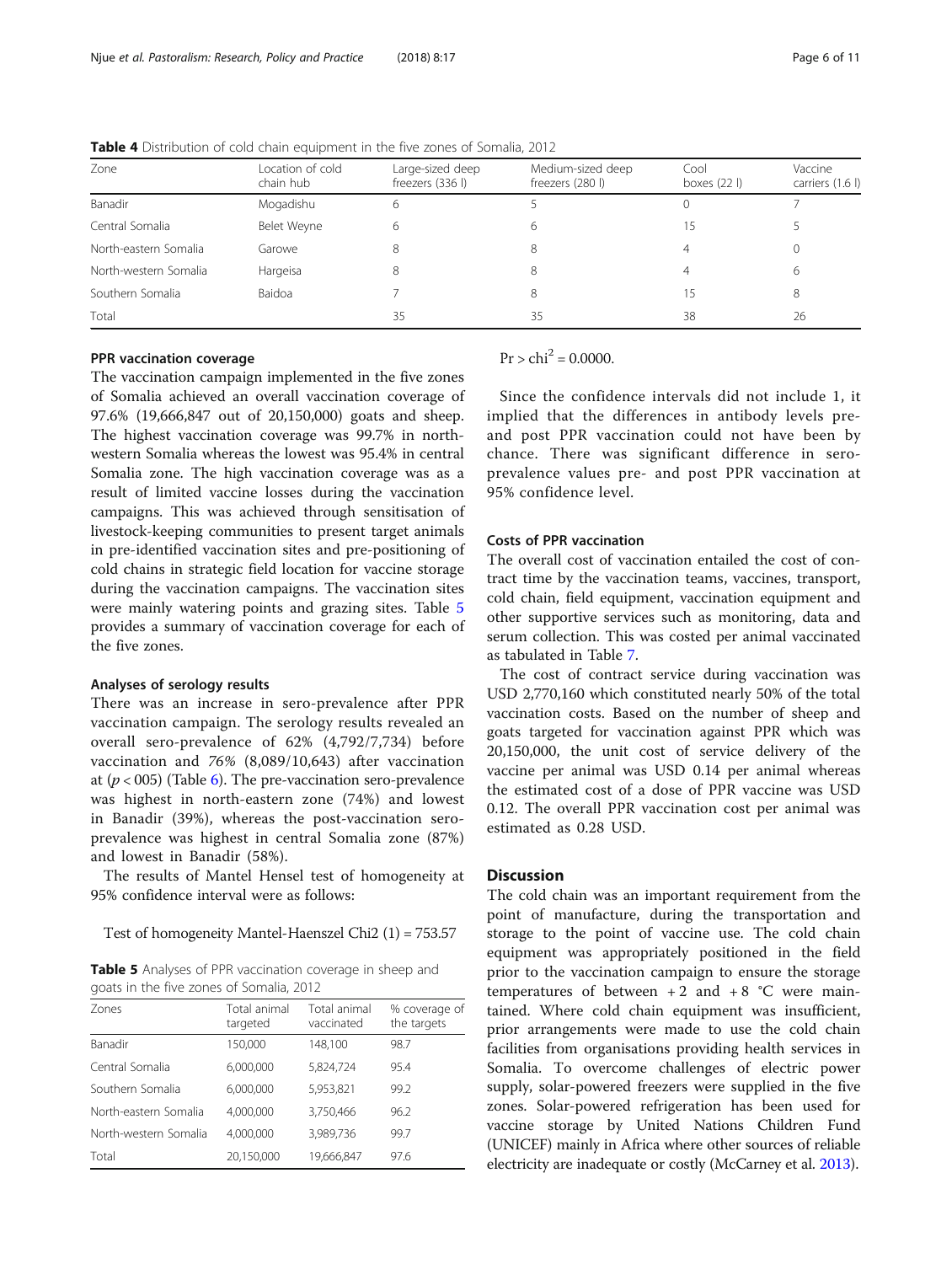| Zones                 | Pre-vaccination       |                       | Post-vaccination      |                       |
|-----------------------|-----------------------|-----------------------|-----------------------|-----------------------|
|                       | No. of samples tested | % PPR sero-prevalence | No. of samples tested | % PPR sero-prevalence |
| Banadir               | 88                    | 39                    | 168                   | 58                    |
| Central Somalia       | 2.294                 | 73                    | 3.750                 | 87                    |
| Southern Somalia      | 2,996                 | 56                    | 4,711                 | 82                    |
| North-eastern Somalia | .056                  | 74                    | ,408                  | 79                    |
| North-western Somalia | .300                  | 66                    | 606                   | 73                    |
| Total                 | 7.734                 | 62                    | 10.643                | 76                    |

<span id="page-6-0"></span>Table 6 Analyses of PPR serum samples collected from small ruminants before and after PPR vaccination in the five zones in Somalia, 2012

The PPR disease control strategy in Somalia was initially though country-wide vaccination campaigns, the method prescribed for the control of PPR in endemic countries (Diallo [2004\)](#page-9-0). Vaccinating a large number of animals minimises the spread of the PPR by decreasing effective contact rate. Despite the immense sociopolitical challenges existing currently in Somalia, nearly 20 million small ruminants distributed across the country were immunised achieving an overall vaccination coverage of 97.6%, placing Somalia among the first countries in the Horn of Africa to implement a country-wide PPR vaccination campaign of such magnitude. This level of coverage is much higher than the average annual vaccination coverage of 15% reported to World Animal Health Organisation (OIE) by PPR-infected countries, according to a study by Jones et al. ([2016\)](#page-9-0). In the Greater Horn of Africa region, Kenya vaccinated an estimated two million goats and sheep against PPR in 2006 in Turkana County (Kihu et al. [2015a,](#page-9-0) [b\)](#page-9-0). According to studies by Singh ([2011](#page-9-0)), 85.4% vaccination coverage is necessary for control of PPR infection in sheep population.

Vaccination has been described as the preferred tool for controlling and eradicating PPR, especially in countries where it is difficult to control animal movement (Jones et al. [2016\)](#page-9-0). Ideally, the PPR vaccination should be timelimited with high coverage to achieve the necessary herd immunity in high-risk areas. The PPR Global Eradication Program recommends two-year vaccination campaigns

Table 7 Analyses of estimated cost of PPR vaccination campaigns and serological Survey in Somalia, 2012

| Description of activity                   | Amount USD |
|-------------------------------------------|------------|
| Procurement of PPR vaccine                | 2,414,040  |
| Contract service fee for vaccine delivery | 2,770,160  |
| Procurement and maintenance of cold chain | 392,933    |
| Serum sampling and testing                | 70,522     |
| Total                                     | 5,647,655  |
| No. of animals targeted against PPR       | 20,150,000 |
| Cost of vaccinating one animal            | 0.28       |

following up on young animals between four months and one year in age (FAO/OIE [2015\)](#page-9-0). Considering the predominant extensive and mobile livestock production systems in Somalia, vaccination is still an effective control measure of PPR despite the inherent challenges of the large sheep and goat populations, high reproductive rates exemplified by short gestation period and high twinning percentage as well as high turnover. The PPR vaccinations conducted in Somalia has reduced the disease incidence to a level where relatively small-scale targeted vaccination can be carried out in line with the time-bound PPR disease control strategy for Somalia (FAO [2011a](#page-9-0), [b](#page-9-0), [c](#page-9-0)). The large-scale vaccination has reduced the effective contact rate, thus curbing the spread of PPR among the small stock. Moreover, such vaccination campaigns have been reported to reduce the socio-economic impact of PPR (Jones et al. [2016](#page-9-0)).

The serology survey results from the analyses of 7,734 serum samples collected from sheep and goats before the PPR vaccination revealed an overall individual animal sero-prevalence of 62% with a low of 39% and a high of 74% in Banadir zone and north-eastern zone respectively. These values are high compared to those recorded in a baseline PPR sero-survey conducted by Somali Animal Health Services Project (SAHSP) in Somalia between 2001 and 2007 which gave a low of 6.5% in northwestern zone and a high of 37.6% in southern Somalia (SAHSP [2006a](#page-9-0), [b](#page-9-0), [2009\)](#page-9-0). The overall individual animal pre-vaccination sero-prevalence was also relatively higher compared to 35.5% reported in studies by Chavan et al. [\(2009\)](#page-9-0) in India and 46.5% Ekue et al. ([1992](#page-9-0)) in Cameroon. In Ethiopia, an overall individual animal sero-prevalence of 30.9% was reported in a study by Megersaa et al., [2011.](#page-9-0) Other studies conducted in the Somali region of Ethiopia, an area under pastoral management system, gave a sero-prevalence of 21.3% at 95% confidence level (Waret-Szkuta et al. [2008](#page-10-0)).

The high pre-vaccination sero-prevalence of PPR in Somalia can be attributed to increased PPR virus circulation as illustrated by the confirmed PPR outbreaks by SAHSP between 2005 and 2009 (SAHSP [2009](#page-9-0)), taking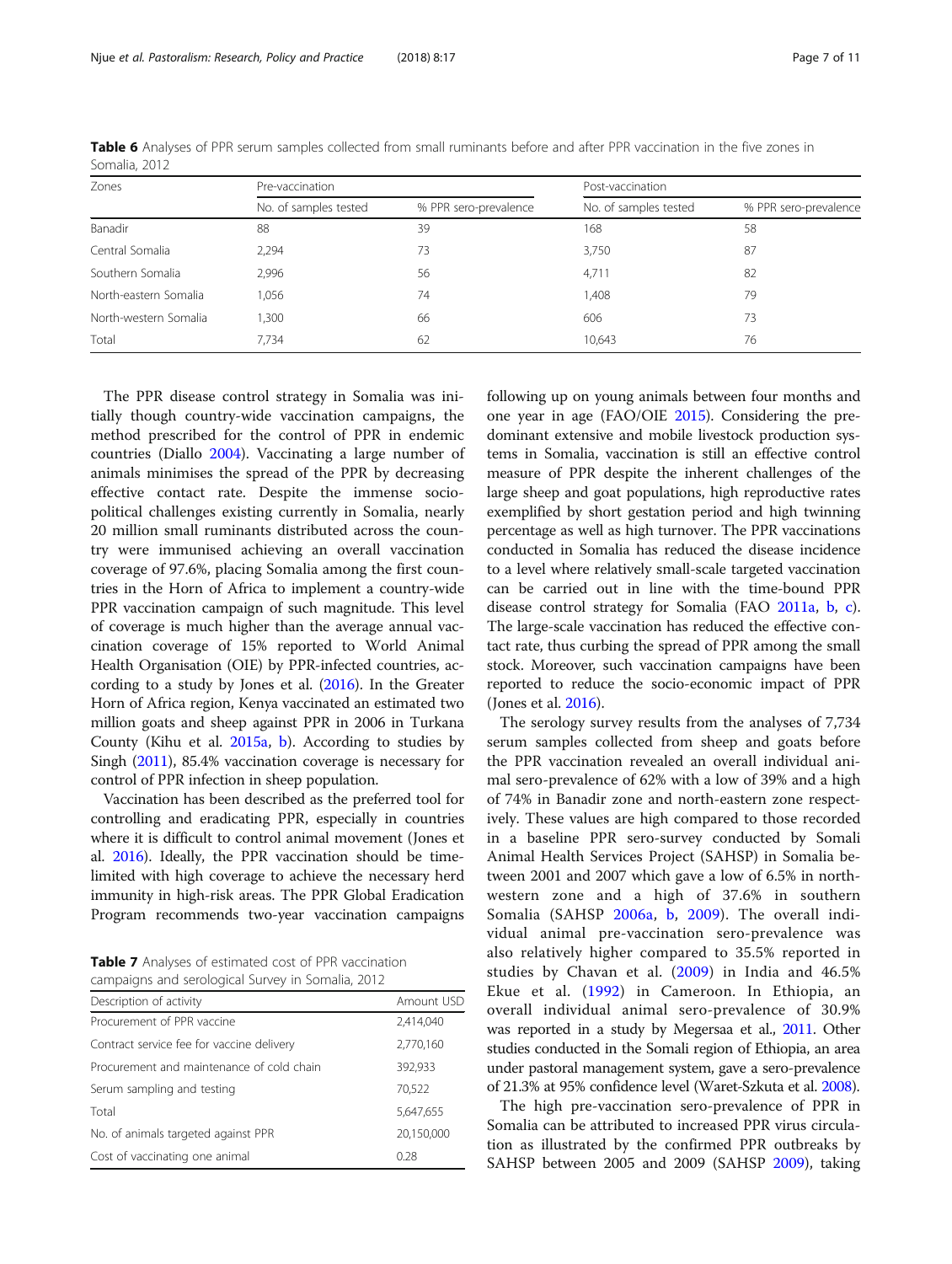into consideration that the past vaccination attempts have been on a small scale and largely uncoordinated (FAO [2001](#page-9-0)). This corroborates work by Waret-Szkuta et al. [\(2008\)](#page-10-0) who in their study concluded that high antibody levels in small ruminant population with minimal vaccination coverage is due to a circulating PPR virus. Considering the high reproductive rate, uncontrolled movements and high turnover of small stock in Somalia, an antibody prevalence of 62% is unlikely to offer protection and prevent further epidemics.

The results of 10,643 serum samples collected after the PPR vaccination campaign showed an increase in herd immunity from 62 to 76% at  $(p < 005)$ . There is an argument by Inter Government Authority for Development (IGAD) that due to the high annual turnover of the small ruminants, the herd immunity threshold is unlikely to increase by using repeated annual vaccination, and instead, large numbers of vaccinations should be delivered in a short time period under targeted vaccination programmes (IGAD[-2014\)](#page-9-0). A sero-epidemiological survey in Turkana, Kenya, by Kihu et al. ([2015a](#page-9-0), [b\)](#page-9-0) confirms that high demographic changes reduce the PPR herd immunity of small ruminants with introduction of naïve and vulnerable weaned kids and lambs that have decreasing maternal immunity into the already immunised herd. Studies by Ata et al. [\(1989](#page-9-0)) and Bidjeh et al. ([n.d.\)](#page-9-0) have shown that maternal antibodies in young animals are detectable up to six months of age and fall below the protection threshold level at 3.5 and 4. 5 months in lambs and kids, respectively. Therefore, annual PPR vaccination campaigns targeting middle age group can improve the herd immunity to levels that can contain spread of the PPR disease (Kihu et al. [2015a](#page-9-0), [b](#page-9-0)). Outcomes of two studies by Singh [\(2011](#page-9-0)) and Balamurugan et al. ([2014\)](#page-9-0) elucidate that PPR mass vaccination campaigns that achieve 70 to 80% levels of herd immunity threshold break the effective transmission of the virus irrespective of the population dynamics, disparities in husbandry practices and the agro-climatic conditions affecting the pattern of disease. In essence within this herd immunity threshold range, there is sufficient proportion of immune small ruminant population for PPR virus to become stable as all the vaccinated, infected and recovered animals are protected (Balamurugan et al. [2014](#page-9-0)). The herd immunity threshold for Rinderpest, which is closely related to PPR, was estimated as 75 to 80% (Rossiter and James [1989](#page-9-0)).

There was significant difference in sero-prevalence values pre- and post PPR vaccination at 95% confidence level which gave a Mantel-Haenszel chi2 (1) of 753.57  $Pr > chi^2 = 0.0000$ . All the zones had antibodies greater than 76% except Banadir and north-western zones that had sero-prevalence values of 58 and 73% respectively. The overall post vaccination serum antibody level observed in Somalia was much higher than that observed by Faris et al. [\(2012\)](#page-9-0) in a cross-sectional epidemiological study conducted in selected districts in Ethiopia. A similar vaccine made from the same Nigeria 75/1 strain from National Veterinary Institute in Debre-Zeit, Ethiopia, gave a relatively lower post vaccination seroconversion of 61%, which was attributed to the poor handling of the cold chain Faris et al. ([2012\)](#page-9-0).

The overall unit cost of PPR vaccination in Somalia, 2012, was estimated as USD 0.28 per animal. This is much less than the overall individual animal vaccination cost for Rinderpest from a study by (Tambi et al. [1999](#page-10-0)) which estimated the individual animal vaccination cost as ECU 0.42 equivalent of USD 0.51 based on average ECU value between 1989 and 1996. In the same study, unit cost of Rinderpest vaccination in Ethiopia was estimated as ECU 0.27 (USD 0.33) and this relatively low unit cost was attributed to economies of scale. The estimated cost of a dose of PPR vaccine in Somalia was USD 0.12 which compares favourably with the USD 0.10 reported by Jones et al. ([2016](#page-9-0)) in other parts of Africa. However, the unit cost of service delivery of the PPR vaccine per animal was different. In Somalia, it was USD 0.14 per animal which was much lower than USD 0.3 estimated by Jones et al. [\(2016\)](#page-9-0). This could have been due to the economy of scale, considering that nearly 20 million sheep and goats were vaccinated against PPR disease. The differences could have also arisen due to different ways of costing the service delivery. In the Somalia study, the cost of service delivery was calculated based on the cost of personnel time and the transport costs during data and serum collection. The procurement of vaccine increased the total cost of vaccination. In this study, it constituted 50% of the total vaccination cost. One way of reducing this cost is vaccinating against more than one disease that is prevalent in the area. The control of sheep and goat pox and contagious caprine pleuropneumonia diseases could be done alongside PPR disease (Kumar et al. [2014;](#page-9-0) FAO/OIE [2015\)](#page-9-0).

# Conclusions and recommendations

This paper has provided a detailed account of a successful mass PPR vaccination in Somalia. It has brought out practical implications of PPR control in a conflictaffected and fragile country that can be adopted by other countries. PPR vaccination campaigns in such countries characterised by limited public veterinary personnel can be implemented through involvement of private livestock professional organisations which have operational presence and technical capabilities. In Somalia, the Livestock Professional Associations in Banadir, central and southern Somalia and the Ministries responsible for livestock in the north-eastern and north-western Somalia were contracted to carry out the mass vaccination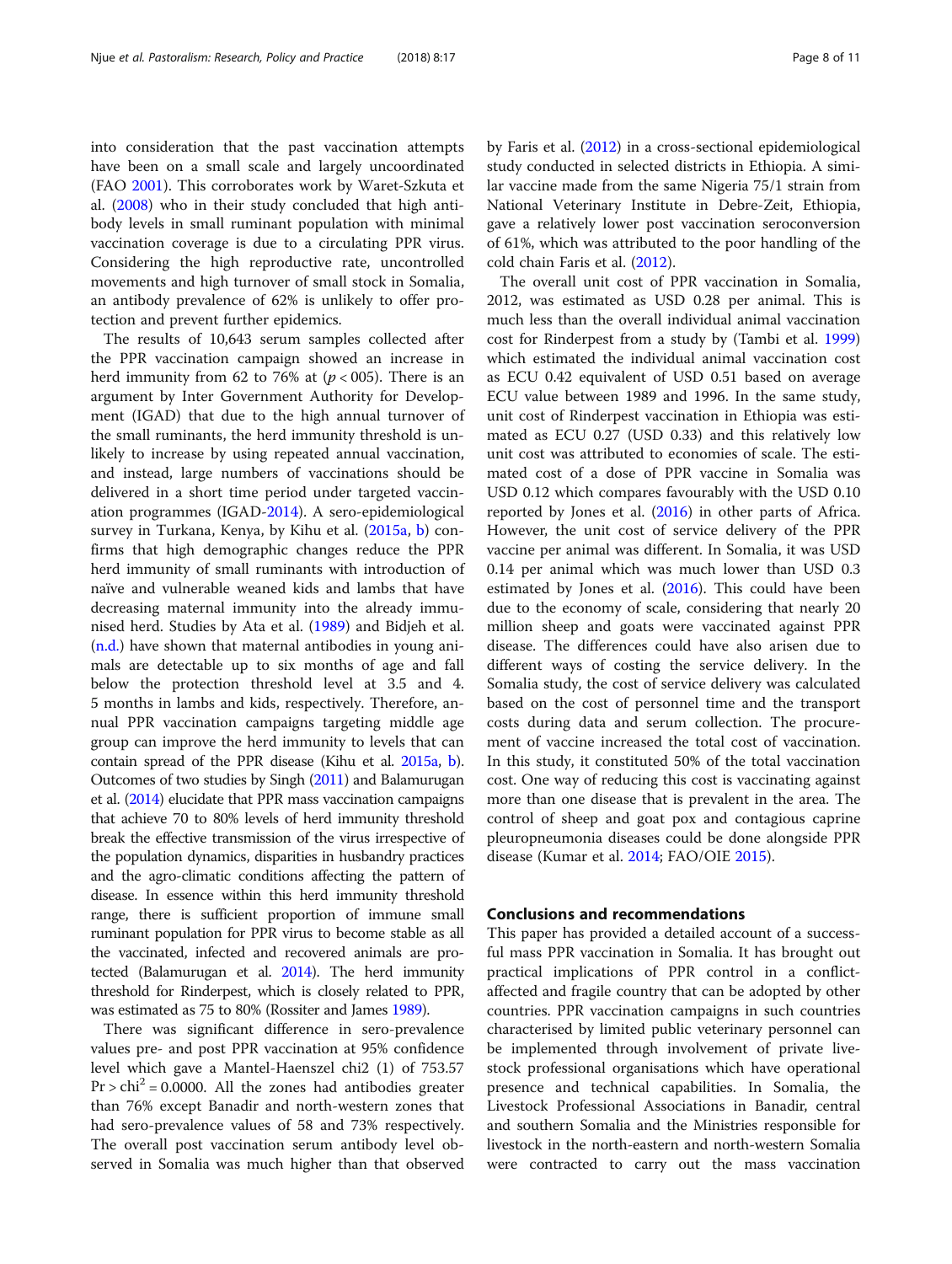campaigns, which built confidence and improved goodwill with pastoral communities.

Mass vaccination against PPRV in countries endemic with PPR controls the virus circulation in the small ruminant population to a level where targeted vaccination can be considered. Vaccinations carried out before the expected seasonal movements enhance vaccination coverage. Although funding sources for a PPR disease control programmes are limited in most developing countries, Somalia successfully vaccinated nearly 20 million sheep and goats against PPRV within a livelihood support programme framework. The capacity of public and private veterinary services in Somalia was enhanced through country-wide provision of cold chain facilities and vaccination equipment, which is anticipated to further reduce the cost of vaccination delivery in the future. Furthermore, where there was insufficient cold chain, arrangements were put in place to share cold chain facilities between human and animal vaccines under the "One Health" programme which reduced the frequency of replenishing the ice-packs to two to three days. Despite Somalia not having the capacity to produce PPR vaccine, it was still possible to source a good quality vaccine certified by AU-PANVAC from external sources at a competitive cost of USD 0.12. It was possible to determine the effectiveness of the mass vaccination through two serological surveys. The cost of the pre-vaccination survey was significantly reduced by using the PPR vaccination teams to collect the sero-surveillance serum samples prior to vaccination. The analyses of the serum samples were carried out at the AU-PANVAC laboratory. Somalia attained a herd immunity threshold of 76% through the country-wide mass PPR vaccination programme of nearly 60% of the national small ruminant population. This was shown to stabilise the virus within the target population as there were no reported clinical cases of the disease.

The focus should therefore be to increase the herd immunity threshold to 80% as a way of reducing virus circulation, considering the high turnover, uncontrolled movements and the new annual introduction of naïve population. This should be achieved through annual targeted vaccination based on extensive epidemiological surveillance. It will be worthwhile to target only sheep and goat above three months with no history of PPR vaccination. Further investment should be made on solar powered cold chain facilities to increase penetration of the vaccines to the remote rural vaccination sites. This will not only reduce the transport cost of replenishing the ice packs but shall also improve the seroconversion rates due to better cold chain maintenance. Somalia should invest in laboratory facilities for confirming disease cases and monitoring PPR herd immunity levels. Further studies should be conducted to improve the

understanding of the role of wild and other domestic ruminants in the maintenance of peste des petits ruminants virus (PPRV).

#### Abbreviations

AU-PANVAC: African Union's Pan African Veterinary Vaccine Centre; BENALPA: Banadir Livestock Professional Association; c-ELISA: Competitive Enzyme-Linked Immunosorbent Assay; CERELPA: Central Region Livestock Professional Association; ELISA: Enzyme-Linked Immunosorbent Assay; FAO: Food and Agriculture Organisation of the United Nations; FMT: Form Monitoring Tool; IGAD: Inter Governmental Authority for Development; JOVAC: Jordan-based Vaccine Production Company; MoLAH: Ministry of Livestock and Animal Husbandry; MoLFR: Ministry of Livestock, Forestry and Range; OIE: World Animal Health Organisation; PPR: Peste de Petits Ruminants; PPRV: Peste de Petits Ruminants Virus; SAHSP: Somalia Animal Health Project; SOWELPA: South West Livestock Professional Association; TCV: Total cost of the vaccination; UNICEF: United Nations Children Fund

#### Acknowledgements

The support of the Ministries responsible for livestock in Somalia to allow the work to be carried out in Somalia and the paper to be published is highly acknowledged. The authors give thanks to Somalia livestock owners for their cooperation during serum sample collection. The authors give many thanks to the veterinarians and animal health auxiliaries in Somalia for their support during the field work. The authors give gratitude to Mr. Daniela Donati, FAO Somalia representative (acting) in Somalia, and Mr. Rudi VanAaken, FAO Somalia Head of Programme, for their support to have the paper published. The technical support of Dr. Bouna Diop from FAO/OIE PPR Global Secretariat and Dr. Massimo Castiello for the technical input during drafting of the paper is gratefully acknowledged. Many thanks to Charles Bodjo of AU-PANVAC in Addis Ababa, Ethiopia, for

his support in analysing the serum samples. The support of Ms. Baru Adan and Ms. Jeniffer Kariuki of FAO Somalia for their input in analysing the data and producing the map is acknowledged.

# Funding

This paper is based on FAO work funded by various government institutions and funding agencies that include Belgium, Switzerland, Australia, Spain, UK, World Bank, and UN-OCHA. The findings, conclusions and recommendations contained are exclusively from the authors and do not in any way reflect positions or policies of FAO and the above-mentioned government institutions and funding agencies. The funds were used to purchase the PPR vaccines, supplies and equipment, contract out vaccination services and supplement salaries or honoraria of the authors. There was no additional external funding received for this work. The authors are employees of FAO and were involved in the design of the vaccination campaign, data analysis, decision to publish and preparation of the manuscript.

#### Authors' contributions

SN, KS, JM and CB designed the study. SN, KS and JM undertook the fieldwork. SN, SM JM and KT analysed the data and drafted the original manuscript with further input from KS and CB. All authors read and approved the final manuscript.

#### Authors' information

SN is a veterinary epidemiologist and economist, and a postdoctoral researcher working on animal disease surveillance systems and transboundary animal disease control at the Food and Agriculture of the United Nations (FAO) in Somalia. KS is a veterinarian and researcher working as the livestock sector emergency and programme coordinator at the FAO in Somalia. SM is a veterinarian and postdoctoral researcher working at FAO at the time of the study and now a livestock consultant. JM is animal health officer at FAO in Somalia and is working on tropical animal health research at the Institute of Tropical Medicine, Antwerp, Belgium. CB is a veterinarian and a livestock specialist working as the livestock sector coordinator at FAO in Somalia at the time of the study and now working at FAO office for Central Africa. KT is an economist currently working as information and knowledge management officer at the FAO in Somalia.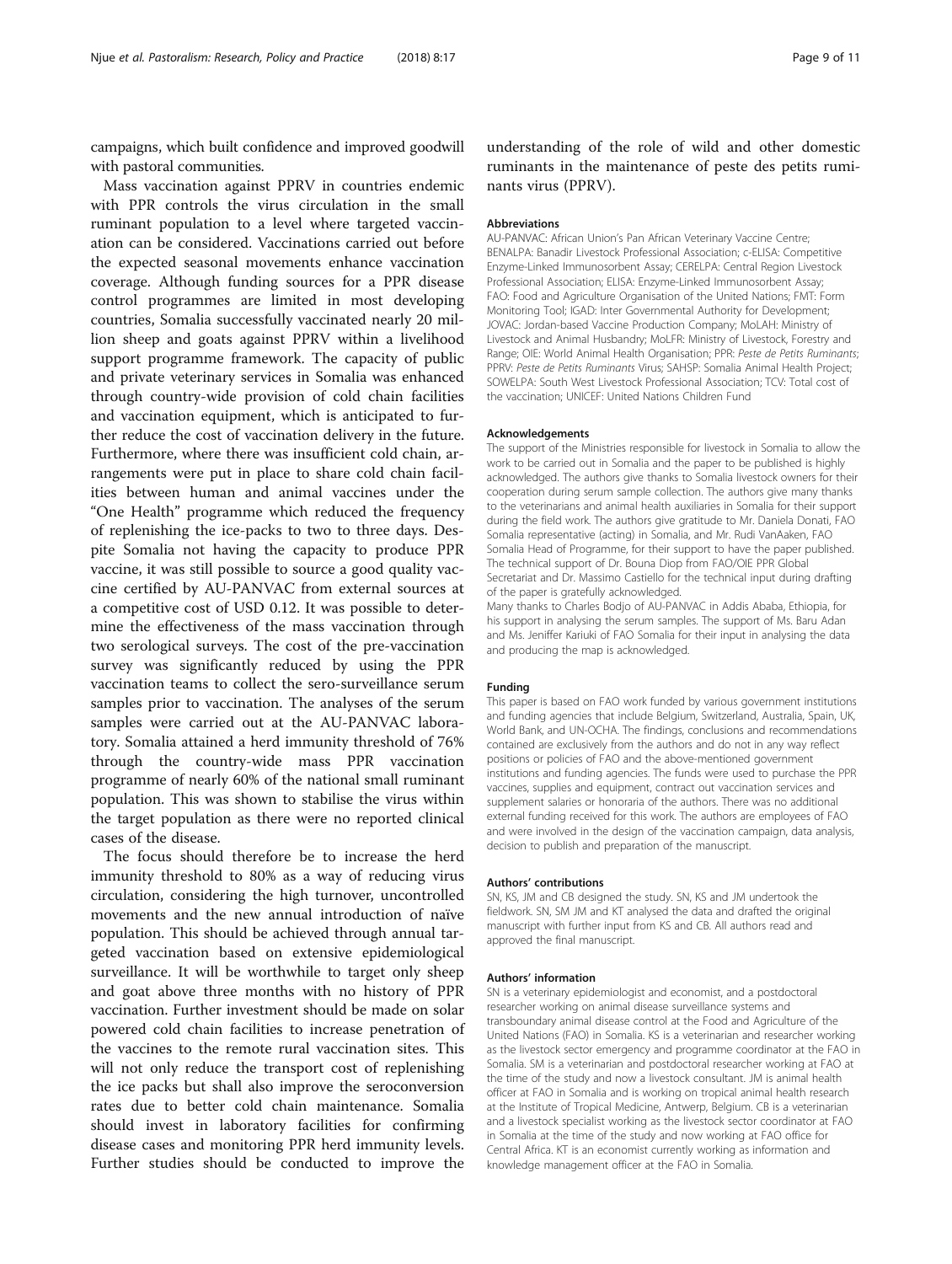# <span id="page-9-0"></span>Ethics approval and consent to participate

Written approval for undertaking PPR vaccination, serum sample collection and shipping of samples to PANVAC was granted by respective Ministries responsible for livestock in different regions of Somalia in 2012. The livestock owners were sensitised on the importance of vaccination and serological survey after which they gave their verbal consent for the activities to be undertaken. The livestock owners were required to append their thumb print on the vaccination form as a proof of consent as most of them were illiterate.

#### Competing interests

The authors declare that they have no competing interests.

# Publisher's Note

Springer Nature remains neutral with regard to jurisdictional claims in published maps and institutional affiliations.

#### Author details

<sup>1</sup> Food and Agriculture Organisation of the United Nations (FAO), Somalia Country Office, P.O Box 30470-00100, Nairobi, Kenya. <sup>2</sup>P.O Box 4810-00506, Nairobi, Kenya. <sup>3</sup>Food and Agriculture Organisation of the United Nations (FAO), Sub regional Office for Central Africa, P.O Box 2643, Libreville, Gabon.

## Received: 22 January 2018 Accepted: 25 April 2018 Published online: 30 May 2018

#### References

- Ata, F.A., H.S. al Sumry, G.J. King, S.I. Ismaili, and A.A. Ata. 1989. Duration of maternal immunity to peste des petits ruminants. The Veterinary Record 124: 590–591 [PubMed].
- Balamurugan, V., D. Hemadri, M.R. Gajendragad, R.K. Singh, and H. Rahman. 2014. Diagnosis and control of peste des petits ruminants: A comprehensive review. Virus 25 (1): 39–56. <https://doi.org/10.1007/s13337-013-0188-2>.
- Banyard, A.C., S. Parida, C. Batten, C. Oura, O. Kwiatek, and G. Libeau. 2010. Global distribution of peste des petits ruminants virus and prospects for improved diagnosis and control. Journal of General Virology 91: 2885–2897.
- Bidjeh, K., C. Diguimbaya, P. Hendrikx, V. Debet, D. Tchari, and Naissinger S. 1999. Maternal immunity in young goats or sheep whose dams were vaccinates with anti-peste des petits ruminants. Cahiers Agriculture 3: 219–222.
- Chavan, V.V., S.U. Digraskar, S.N. Dhonde, and S.N. Bedarkar. 2009. Seromonitoring of peste des petits ruminants (PPR) in goats (Capra hircus) of Parbhani region of Maharashtra. Veterinary World 2 (8): 299–300.
- Couacy-Hymann, E., K. Bidjeh, A. Angba, J. Domenech, and A. Diallo. 1995. Protection of goats against rinderpest by vaccination with attenuated peste des petits ruminants virus. Research in Veterinary Science 59: 106–109. [https://doi.org/10.1016/0034-5288\(95\)90041-1](https://doi.org/10.1016/0034-5288(95)90041-1).
- Diallo, A. 1988. Peste bovine et peste des petits ruminants: des menaces constantes contre l'élevage dans beacoup de pays en development. Impact: Science et Société 150: 191–204.
- Diallo, A. 2004. In Vaccination for the control of peste des petits ruminants. Control of infectious animal diseases by vaccination: 13–16 April 2004; Buenos Aires, Argentina, ed. A. Schudel and M. Lombard, 93–98. Bale: Karger Google Scholar.
- Ekue, N.F., V.N. Tanya, C. Ndi, and J.T. Saliki. 1992. Seroprevalence of peste des petits ruminants (PPR) virus in small ruminants in Cameroon. Bulletin of
- Animal Health and Production in Africa 40 (1): 49–53.
- FAO. 2001. Internal FAO vaccination reports.
- FAO. 2009a. EMPRES; transboundary disease bulletin 33. Accessed on 12th November 2009.
- FAO. 2009b. Livelihood baseline analysis Baidoa-Urban. FSNAU technical series report no. VI 22.
- FAO. 2010. Deadly animal virus peste des petits ruminants threatens to spread to Southern Africa. Goal Geology, viewed 16 January 2011, from -animal-viruspeste-des-petits-ruminants-threatens-to-spread-to-southern-africa/8302/.
- FAO. 2011a. Consultancy report by P. B. Rossiter.
- FAO. 2011b. Livelihood baseline analysis Addun pastoral. FSNAU technical series report no. VI 38.
- FAO. 2011c. Baseline profile Nugal Valley pastoral (sheep and camel) FSNAU technical series report no. VI 2.
- FAO/OIE. 2015. Global control and eradication of peste des petits ruminants. Investing in veterinary systems, food security and poverty alleviation.
- Faris, D., A. Yilkal, G. Berhec, and B. Kelay petits. 2012. Seroprevalence and seroconversion after vaccination against peste des ruminants in sheep and goats

from Awash Fentale District, Afar, Ethiopia. Preventive Veterinary Medicine 103 (PubMed): 157–162.

Gargadennac, L., and A. Lalanne. 1942. La peste des petit ruminantis. Bulletin des Service Zootechniques et des Epizooties de l'Afrique Occidentale Francaise 5: 16–21.

- IGAD 2014: The IGAD Regional peste des petits ruminants (PPR) progressive control and eradication strategy. [https://icpald.org/wp-content/uploads/](https://icpald.org/wp-content/uploads/2016/01/Progressive-Control-and-Eradication-Strategy-1.pdf) [2016/01/Progressive-Control-and-Eradication-Strategy-1.pdf](https://icpald.org/wp-content/uploads/2016/01/Progressive-Control-and-Eradication-Strategy-1.pdf).
- Jones B.A., Rich K.M., Mariner J.C., Anderson, J., Jeggo, M., Thevasagayam S., Cai Y., Peters, A.R., and Roeder, P. 2016. The economic impact of eradicating peste des petits ruminants: A benefit-cost analysis. PLoS One 11 (2):e0149982. [https://doi.org/10.1371/journal.pone.0149982.](https://doi.org/10.1371/journal.pone.0149982)
- Karimuribo, E.D., Loomu, P. M., Mellau, L.S.B. and Swai, E.S. 2008. Retrospective study on sero-epidemiology of peste des petits ruminants before its official confirmation in northern Tanzania in 2008. Department of Veterinary Medicine and Public Health, Sokoine University of Agriculture, Morogoro Tanzania; Veterinary Investigation Centre (VIC), Arusha, Tanzania. [http://agris.fao.](http://agris.fao.org/agris-search/search.do?recordID=DJ2012071861) [org/agris-search/search.do?recordID=DJ2012071861.](http://agris.fao.org/agris-search/search.do?recordID=DJ2012071861) Accessed 14 Dec 2016.
- Kaukarbayevich, K.Z. 2009. Epizootological analysis of PPR spread on African continent and in Asian countries. African Journal of Agricultural Research 4 (9): 787–790. Available online at [https://www.researchgate.net/publication/](https://www.researchgate.net/publication/287718287_Epizootological_analysis_of_PPR_spread_on_African_continent_and_in_Asian_countries) [287718287\\_Epizootological\\_analysis\\_of\\_PPR\\_spread\\_on\\_African\\_continent\\_](https://www.researchgate.net/publication/287718287_Epizootological_analysis_of_PPR_spread_on_African_continent_and_in_Asian_countries) [and\\_in\\_Asian\\_countries.](https://www.researchgate.net/publication/287718287_Epizootological_analysis_of_PPR_spread_on_African_continent_and_in_Asian_countries) Accessed 14 Dec 2016.
- Kihu S M., Gachoki J., Ndungu, E.K., 5, Gitao,C. G., Bebora, L.C., Njenga M.J. ,Gidraph, G.W., Ndichu, M.1., Wahome, R.G., and R. Ireri. 2015. Seroepidemiology of peste des petits ruminants virus infection in Turkana County, Kenya. <https://doi.org/10.1186/s12917-015-0401-1>.
- Kihu, S.M, Gitao, G., and Bebora, L.C. 2015. Peste des petits ruminants disease in Turkana, Kenya. Risk factors, socio-economic impacts and disease control. Publisher: LAP-LAMBERT academic publishing.
- Kihu, S.M., L.M. Njagi, G.N. Njogu, J.N. Kamande, and C.G. Gitao. 2012. Peste des petits ruminants in Kenya; pastoralist knowledge of the disease in goats in Samburu and Baringo Counties. Research Opinions in Animal & Veterinary Sciences 2 (11): 544–553.
- Kumar, N., Sunil Maherchandani, Sudhir Kumar Kashyap, Shoor Vir Singh, Shalini Sharma, Kundan Kumar Chaubey, and Hinh Ly. 2014. Peste des petits ruminants Virus Infection of Small Ruminants: A Comprehensive Review. Virus 6: 2287–2327. <https://doi.org/10.3390/v6062287> ISSN 1999-4915. Available: [https://www.ncbi.nlm.nih.gov/pmc/articles/PMC4074929/.](https://www.ncbi.nlm.nih.gov/pmc/articles/PMC4074929/)
- Libeau, G., C. Prehaud, R. Lancelot, F. Colas, L. Guerre, D.H.L. Bishop, and A. Diallo. 1995. Development of a competitive ELISA for detecting antibodies to the peste des petits ruminants virus using a recombinant nucleoprotein. Research in Veterinary Science 58: 50–55.
- McCarney, S., Robertson, J., Arnaud, J., Lorenson, K., and Lloyd, J. 2013. Using solar-powered refrigeration for vaccine storage where other sources of reliable electricity are inadequate or costly. Vaccine 31 (51): 6050–6057. [https://ac.els-cdn.com/S0264410X13010670/1-s2.0-S0264410X13010670-main.](https://ac.els-cdn.com/S0264410X13010670/1-s2.0-S0264410X13010670-main.pdf?_tid=8c2e0531-6f77-41d2-90a5-32842cf6f147&acdnat=1526045115_7c44ff89e2935ede6dfba69280258d9b) [pdf?\\_tid=8c2e0531-6f77-41d2-90a5-32842cf6f147&acdnat=1526045115\\_](https://ac.els-cdn.com/S0264410X13010670/1-s2.0-S0264410X13010670-main.pdf?_tid=8c2e0531-6f77-41d2-90a5-32842cf6f147&acdnat=1526045115_7c44ff89e2935ede6dfba69280258d9b) [7c44ff89e2935ede6dfba69280258d9b.](https://ac.els-cdn.com/S0264410X13010670/1-s2.0-S0264410X13010670-main.pdf?_tid=8c2e0531-6f77-41d2-90a5-32842cf6f147&acdnat=1526045115_7c44ff89e2935ede6dfba69280258d9b)
- Megersaa, B., D. Biffaa, T. Belinaa, E. Debelaa, A. Regassaa, F. Abunnaa, T. Rufaelc, S.M. Stubsjøend, and E. Skjerveb. 2011. Serological investigation of Peste des Petits Ruminants (PPR) in small ruminants managed under pastoral and agropastoral systems in Ethiopia. Small Ruminant Research 97 (1–3): 134–138.
- Munir, M., Zohari, S., Berg, M. 2013. Molecular biology and pathogenesis of Peste des Petits ruminants virus. Springer Briefs in Animal Sciences 2013: 151. [http://eastazar.](http://eastazar.ivo.ir/Portal/File/ShowFile.aspx?ID=df774181-4e83-4cea-aa76-39b07c3679d2) [ivo.ir/Portal/File/ShowFile.aspx?ID=df774181-4e83-4cea-aa76-39b07c3679d2.](http://eastazar.ivo.ir/Portal/File/ShowFile.aspx?ID=df774181-4e83-4cea-aa76-39b07c3679d2)
- OIE 2004: OIE Manual of diagnostics Tests and vaccines for Terrestrial Animals Fifth edition, 2004. <https://www.oie.int/doc/ged/D6460.PDF>.
- Roeder, P.L., G. Abraham, G. Kenfe, and T. Barrett. 1994. Peste des petits ruminants in Ethiopian goats. Tropical Animal Health and Production 26: 69.
- Rossiter, P.B., and A.D. James. 1989. An epidemiological model of rinderpest: II. Simulations of the behavior of rinderpest virus in populations. Tropical Animal Health and Production 21: 69–84.
- SAHSP. 2006a. Baseline investigation of the Peste des Petits ruminants (PPR) situation in Somaliland. Technical report, 15. East Africa, Nairobi: Terra Nuova.
- SAHSP. 2006b. Baseline investigation of the Peste des Petits ruminants (PPR) situation in Puntland State of Somalia. Technical report, 15. East Africa, Nairobi: Terra Nuova.
- SAHSP. 2009. Baseline seroprevalence of PPR in Central and Southern Somalia. Technical report. East Africa: Terra Nuova.
- Singh, R.P. 2011. Control strategies for peste des petits ruminants in small ruminants of India. Revue Scientifique et Technique 30 (3): 879–887 [PubMed] 137].